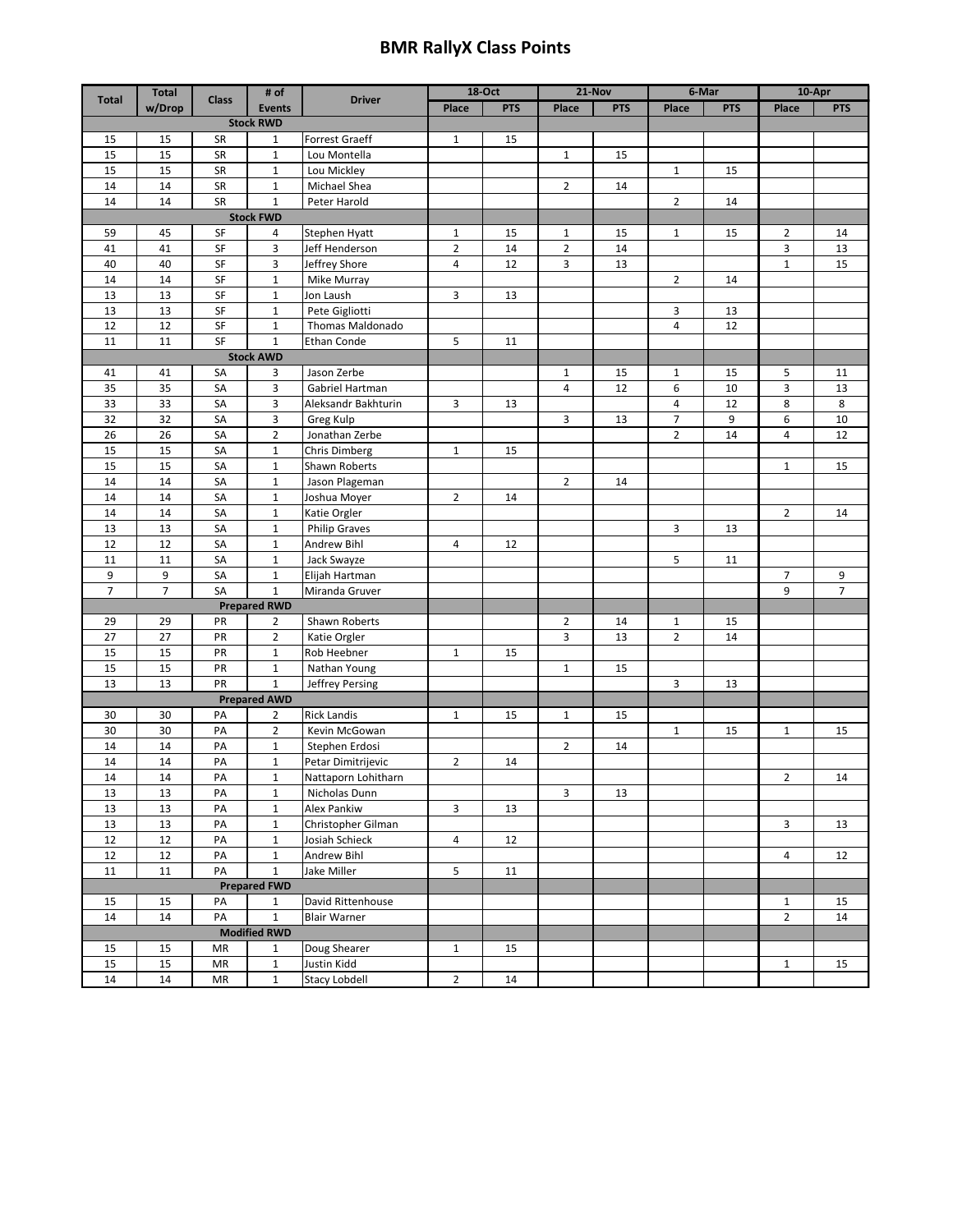## **BMR RallyX Class Points**

| <b>Total</b>        | <b>Total</b> | # of<br><b>Class</b><br><b>Events</b> |                | <b>Driver</b>         | 18-Oct         |       | 21-Nov         |       | 6-Mar          |       | 10-Apr         |    |
|---------------------|--------------|---------------------------------------|----------------|-----------------------|----------------|-------|----------------|-------|----------------|-------|----------------|----|
|                     | w/Drop       |                                       |                | Place                 | <b>PTS</b>     | Place | <b>PTS</b>     | Place | <b>PTS</b>     | Place | <b>PTS</b>     |    |
| <b>Modified FWD</b> |              |                                       |                |                       |                |       |                |       |                |       |                |    |
| 44                  | 44           | MF                                    | 3              | <b>Jason Morris</b>   | $\overline{2}$ | 14    |                |       | $\mathbf{1}$   | 15    | $\mathbf{1}$   | 15 |
| 42                  | 42           | MF                                    | 3              | Andy Thomas           | $\mathbf{1}$   | 15    | $\mathbf{1}$   | 15    |                |       | 4              | 12 |
| 51                  | 39           | MF                                    | 4              | Michael Julian        | $\overline{3}$ | 13    | 3              | 13    | 4              | 12    | 3              | 13 |
| 32                  | 32           | MF                                    | 3              | Jason Ackerman        |                |       | 4              | 12    | $\overline{7}$ | 9     | 5              | 11 |
| 22                  | 22           | MF                                    | $\overline{2}$ | Mike Robinson         | 5              | 11    | 5              | 11    |                |       |                |    |
| 14                  | 14           | MF                                    | $\mathbf{1}$   | <b>Matthew Yetter</b> |                |       | $\overline{2}$ | 14    |                |       |                |    |
| 14                  | 14           | MF                                    | $\mathbf{1}$   | <b>Eric Simmons</b>   |                |       |                |       | $\overline{2}$ | 14    |                |    |
| 14                  | 14           | MF                                    | $\mathbf{1}$   | Juan Sanchez          |                |       |                |       |                |       | $\overline{2}$ | 14 |
| 13                  | 13           | MF                                    | $\mathbf{1}$   | Cy Lee                |                |       |                |       | 3              | 13    |                |    |
| 12                  | 12           | MF                                    | $\mathbf{1}$   | Ron DiFerdinando      | $\overline{4}$ | 12    |                |       |                |       |                |    |
| 11                  | 11           | MF                                    | $\mathbf{1}$   | Jason Goshorn         |                |       |                |       | 5              | 11    |                |    |
| 10                  | 10           | MF                                    | $\mathbf{1}$   | <b>Nick Landis</b>    |                |       |                |       | 6              | 10    |                |    |
| <b>Modified AWD</b> |              |                                       |                |                       |                |       |                |       |                |       |                |    |
| 39                  | 39           | MA                                    | 3              | Wilbert Cedeno        |                |       | 4              | 12    | $\mathbf{1}$   | 15    | 4              | 12 |
| 28                  | 28           | MA                                    | $\overline{2}$ | Matt Lloyd            | $\mathbf{1}$   | 15    | 3              | 13    |                |       |                |    |
| 25                  | 25           | MA                                    | $\overline{2}$ | Matthew Chmielewski   |                |       |                |       | 4              | 12    | 3              | 13 |
| 23                  | 23           | MA                                    | $\overline{2}$ | Nicholas Dunn         |                |       |                |       | $\mathbf{z}$   | 14    | 7              | 9  |
| 22                  | 22           | MA                                    | $\overline{2}$ | Sergei Grishin        |                |       |                |       | 5              | 11    | 5              | 11 |
| 15                  | 15           | MA                                    | $\mathbf{1}$   | Nater Kane            |                |       | $\mathbf{1}$   | 15    |                |       |                |    |
| 15                  | 15           | MA                                    | $\mathbf{1}$   | <b>Rick Landis</b>    |                |       |                |       |                |       | $\mathbf{1}$   | 15 |
| 14                  | 14           | MA                                    | $\mathbf{1}$   | Paul McCarthy         | $\overline{2}$ | 14    |                |       |                |       |                |    |
| 14                  | 14           | MA                                    | $\mathbf{1}$   | Juan Sanchez          |                |       | $\overline{2}$ | 14    |                |       |                |    |
| 14                  | 14           | MA                                    | $\mathbf{1}$   | Jake Warriner         |                |       |                |       |                |       | $\mathbf{2}$   | 14 |
| 13                  | 13           | MA                                    | $\mathbf{1}$   | Mike Pelizzoni        | 3              | 13    |                |       |                |       |                |    |
| 13                  | 13           | MA                                    | $\mathbf{1}$   | Ivan Adamiec          |                |       |                |       | 3              | 13    |                |    |
| 11                  | 11           | MA                                    | $\mathbf{1}$   | Chris George          |                |       | 5              | 11    |                |       |                |    |
| 10                  | 10           | MA                                    | $\mathbf{1}$   | Juan Adamiec          |                |       |                |       |                |       | 6              | 10 |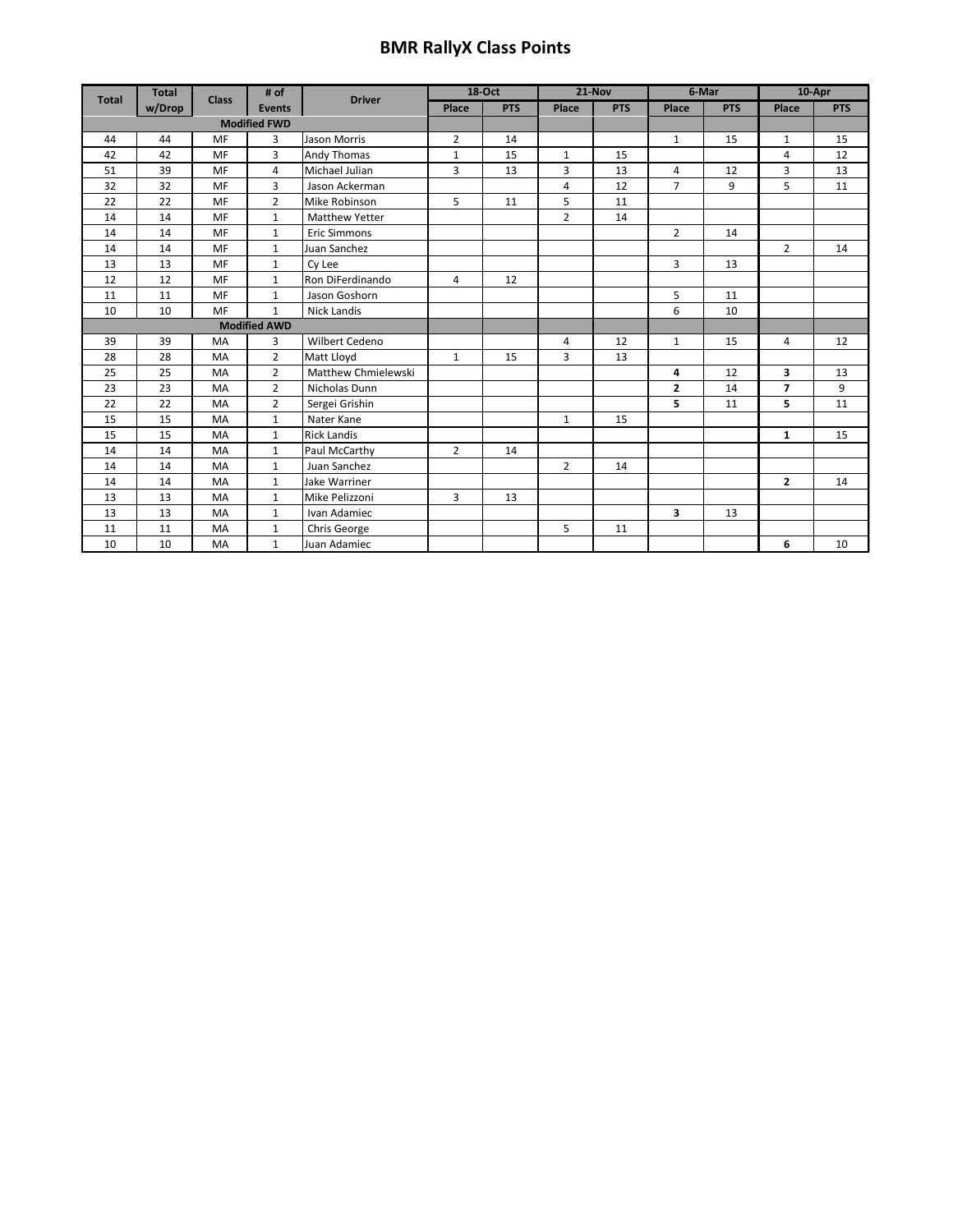## **BMR RallyX Overall Points**

|              | <b>Total</b> |              | # of                    |                      | <b>18-Oct</b> | 21-Nov     | 6-Mar      | 4-Apr      |
|--------------|--------------|--------------|-------------------------|----------------------|---------------|------------|------------|------------|
| <b>Total</b> | w/Drops      | <b>Class</b> | <b>Events</b>           | <b>Driver</b>        | <b>PTS</b>    | <b>PTS</b> | <b>PTS</b> | <b>PTS</b> |
| 59           | 45           | SF           | 4                       | Stephen Hyatt        | 15            | 15         | 15         | 14         |
| 45           | 45           | PA           | 3                       | <b>Rick Landis</b>   | 15            | 15         |            | 15         |
| 44           | 44           | MF           | 3                       | Jason Morris         | 14            |            | 15         | 15         |
| 44           | 44           | PR           | $\overline{3}$          | Shawn Roberts        |               | 14         | 15         | 15         |
| 42           | 42           | MF           | 3                       | Andy Thomas          | 15            | 15         |            | 12         |
| 41           | 41           | SA           | 3                       | Jason Zerbe          |               | 15         | 15         | 11         |
| 41           | 41           | SF           | 3                       | Jeff Henderson       | 14            | 14         |            | 13         |
| 41           | 41           | PR           | $\overline{3}$          | Katie Orgler         |               | 13         | 14         | 14         |
| 40           | 40           | SF           | 3                       | Jeffrey Shore        | 12            | 13         |            | 15         |
| 52           | 39           | MF           | $\overline{\mathbf{4}}$ | Michael Julian       | 13            | 13         | 13         | 13         |
| 39           | 39           | MA           | 3                       | Wilbert Cedeno       |               | 12         | 15         | 12         |
| 36           | 36           | PA           | $\overline{3}$          | Nicholas Dunn        |               | 13         | 14         | 9          |
| 35           | 35           | SA           | 3                       | Gabriel Hartman      |               | 12         | 10         | 13         |
| 33           | 33           | SA           | 3                       | Aleksandr Bakhturin  | 13            |            | 12         | 8          |
| 32           | 32           | SA           | $\mathbf{3}$            | Greg Kulp            |               | 13         | 9          | 10         |
| 32           | 32           | MF           | 3                       | Jason Ackerman       |               | 12         | 9          | 11         |
| 30           | 30           | PA           | $\overline{2}$          | Kevin McGowan        |               |            | 15         | 15         |
| 28           | 28           | MA           | $\overline{2}$          | Juan Sanchez         |               | 14         |            | 14         |
| 28           | 28           | MA           | $\overline{2}$          | Matt Lloyd           | 15            | 13         |            |            |
| 26           | 26           | SA           | $\overline{2}$          | Jonathan Zerbe       |               |            | 14         | 12         |
| 25           | 25           | MA           | $\overline{2}$          | Matthew Chmielewski  |               |            | 12         | 13         |
| 24           | 24           | SA           | $\overline{2}$          | Andrew Bihl          | 12            |            |            | 12         |
| 22           | 22           | MF           | $\overline{2}$          | Mike Robinson        | 11            | 11         |            |            |
| 22           | 22           | MA           | $\overline{2}$          | Sergei Grishin       |               |            | 11         | 11         |
| 15           | 15           | SA           | $\mathbf{1}$            | <b>Chris Dimberg</b> | 15            |            |            |            |
| 15           | 15           | PF           | $\mathbf{1}$            | David Rittenhouse    |               |            |            | 15         |
| 15           | 15           | <b>MR</b>    | $\mathbf{1}$            | Doug Shearer         | 15            |            |            |            |
| 15           | 15           | <b>SR</b>    | $\mathbf{1}$            | Forrest Graeff       | 15            |            |            |            |
| 15           | 15           | MR           | 1                       | Justin Kidd          |               |            |            | 15         |
| 15           | 15           | SR           | $\mathbf 1$             | Lou Mickley          |               |            | 15         |            |
| 15           | 15           | <b>SR</b>    | $\mathbf{1}$            | Lou Montella         |               | 15         |            |            |
| 15           | 15           | MA           | $\mathbf{1}$            | Nater Kane           |               | 15         |            |            |
| 15           | 15           | PR           | $\mathbf{1}$            | Nathan Young         |               | 15         |            |            |
| 15           | 15           | PR           | $\mathbf{1}$            | Rob Heebner          | 15            |            |            |            |
| 14           | 14           | PF           | $\mathbf{1}$            | <b>Blair Warner</b>  |               |            |            | 14         |
| 14           | 14           | MF           | $\mathbf{1}$            | <b>Eric Simmons</b>  |               |            | 14         |            |
| 14           | 14           | MA           | $\mathbf{1}$            | Jake Warriner        |               |            |            | 14         |
| 14           | 14           | SA           | $\mathbf{1}$            | Jason Plageman       |               | 14         |            |            |
| 14           | 14           | SA           | $\mathbf{1}$            | Joshua Moyer         | 14            |            |            |            |
| 14           | 14           | MF           | $\mathbf{1}$            | Matthew Yetter       |               | 14         |            |            |
| 14           | 14           | SR           | $\mathbf{1}$            | Michael Shea         |               | 14         |            |            |
| 14           | 14           | SF           | $\mathbf{1}$            | Mike Murray          |               |            | 14         |            |
| 14           | 14           | PA           | $\mathbf{1}$            | Nattaporn Lohitharn  |               |            |            | 14         |
| 14           | 14           | MA           | $\mathbf{1}$            | Paul McCarthy        | 14            |            |            |            |
| 14           | 14           | PA           | $\mathbf{1}$            | Petar Dimitrijevic   | 14            |            |            |            |
| 14           | 14           | SR           | $\mathbf{1}$            | Peter Harold         |               |            | 14         |            |